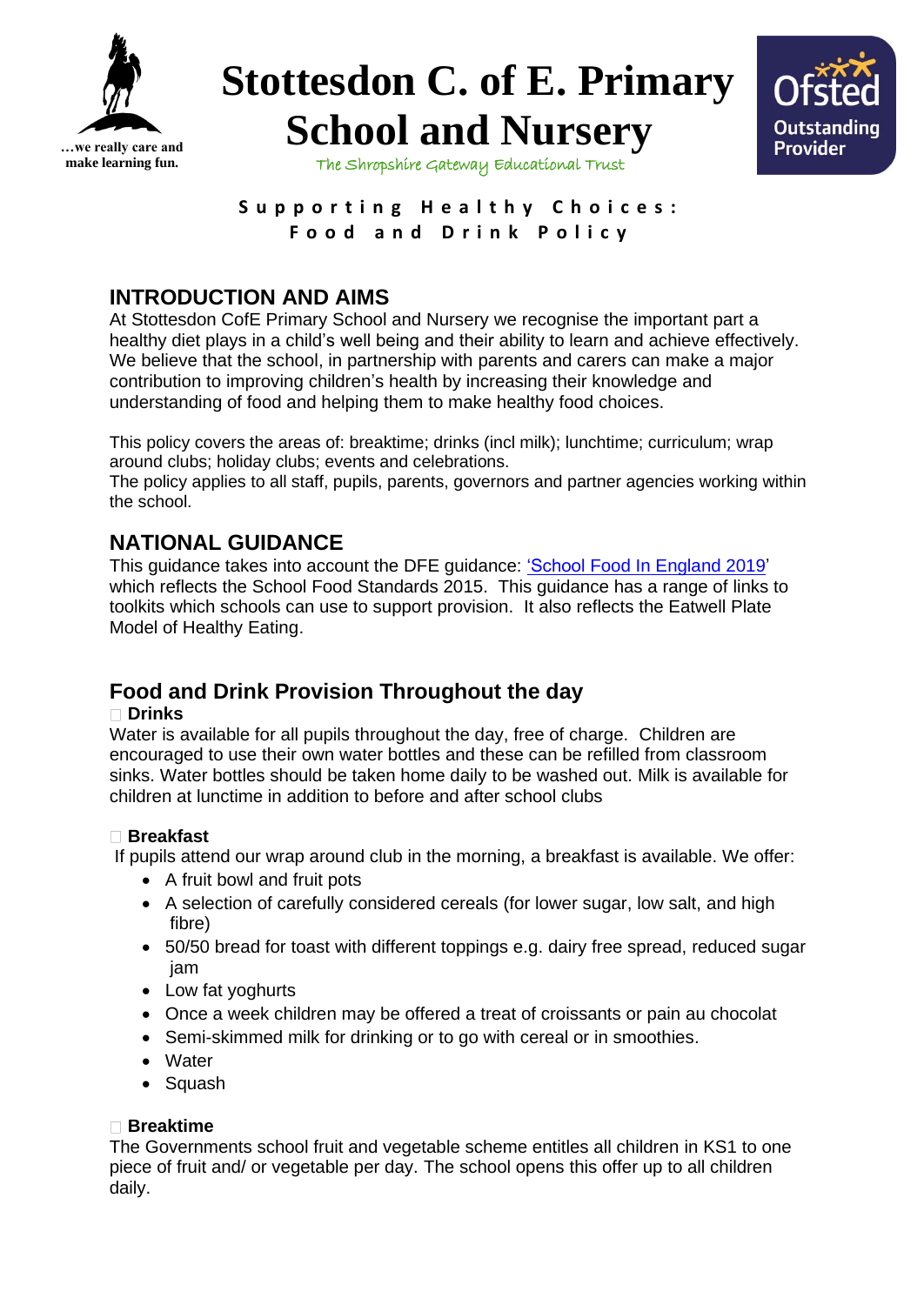#### **School lunches and the dining experience**

Food prepared by the Shire Services (with whom we have a catering contract) meets the national school food standards. We will of course cater for vegetarians and for any medical dietary needs or allergies.

We know that some children can be fussy, but we are committed to working with parents to help children enjoy a wider range of foods. The menu offers three choices to support this.

We ensure that the quality of the ingredients and that the choice of meals are appealing by regular checks and asking the pupils and staff for feedback. The school council can make suggestions and ensure that the meals reflect on the needs of the pupils.

In September 2014 the Government introduced universal free school meals for all children from reception to year 2, the school encourages parents/carers to opt for school lunches for their children by regularly promoting our service, as it can be an easier way of ensuring they get a nutritionally balanced meal. Pupils who have school meals are provided with a nutritious packed lunch if not on the school site for lunch.

Children sit together at the same time. We believe eating is more than just 'refueling' but should be an informal, social situation where children chat and enjoy food together. We also support the development and valuing of manners and eating habits (e.g. please and thank you; using a knife and fork correctly; eating with our mouth closed; not talking with our mouth full; eating over the plate; taking our time (steadily not greedily); elbows off the table; clearing their things up at the end of a meal).

#### **Packed lunches**

Parents are encouraged to provide healthy well balanced packed lunches and have been sent advice on how to ensure they are preparing a balanced child's lunchbox (<http://stottesdon-school.co.uk/media/7029/school-lunches.pdf>):

 $\Box$  starchy foods – these are bread, rice, potatoes, pasta and others

 $\Box$  protein foods – including meat, fish, eggs, beans and others

 $\Box$  a dairy item – this could be cheese or a yoghurt

□ vegetables or salad and a portion of fruit

□ a healthy drink such as water, milk or 100% fruit juice (no fizzy drinks).

Where necessary, we will keep liaising with parents over the contents of lunch boxes.

Packed lunches should not include chocolate, sweets, salted snacks or crisps.

Parents are also signposted to websites such as the following:

<https://www.nhs.uk/change4life/recipes/healthier-lunchboxes>

#### **Birthdays and other special celebrations**

Celebrating children's birthdays with cake/treats is not encouraged in school time: this should be an out of school activity. We will of course wish children happy birthday verbally or with song!

#### **Cooking and food education in the curriculum**

As of September 2014 food, cooking and nutrition education is a compulsory part of the school curriculum for KS1 to KS3. Please see our curriculum maps and DT policy for details of these opportunities. Our science and PSHE curriculum also supports children in understanding how to be healthy.

#### **Extra curricular activities**

- We offer clubs that provide continued learning around leading a healthy lifestyle for example gardening club, sports clubs and cooking clubs.